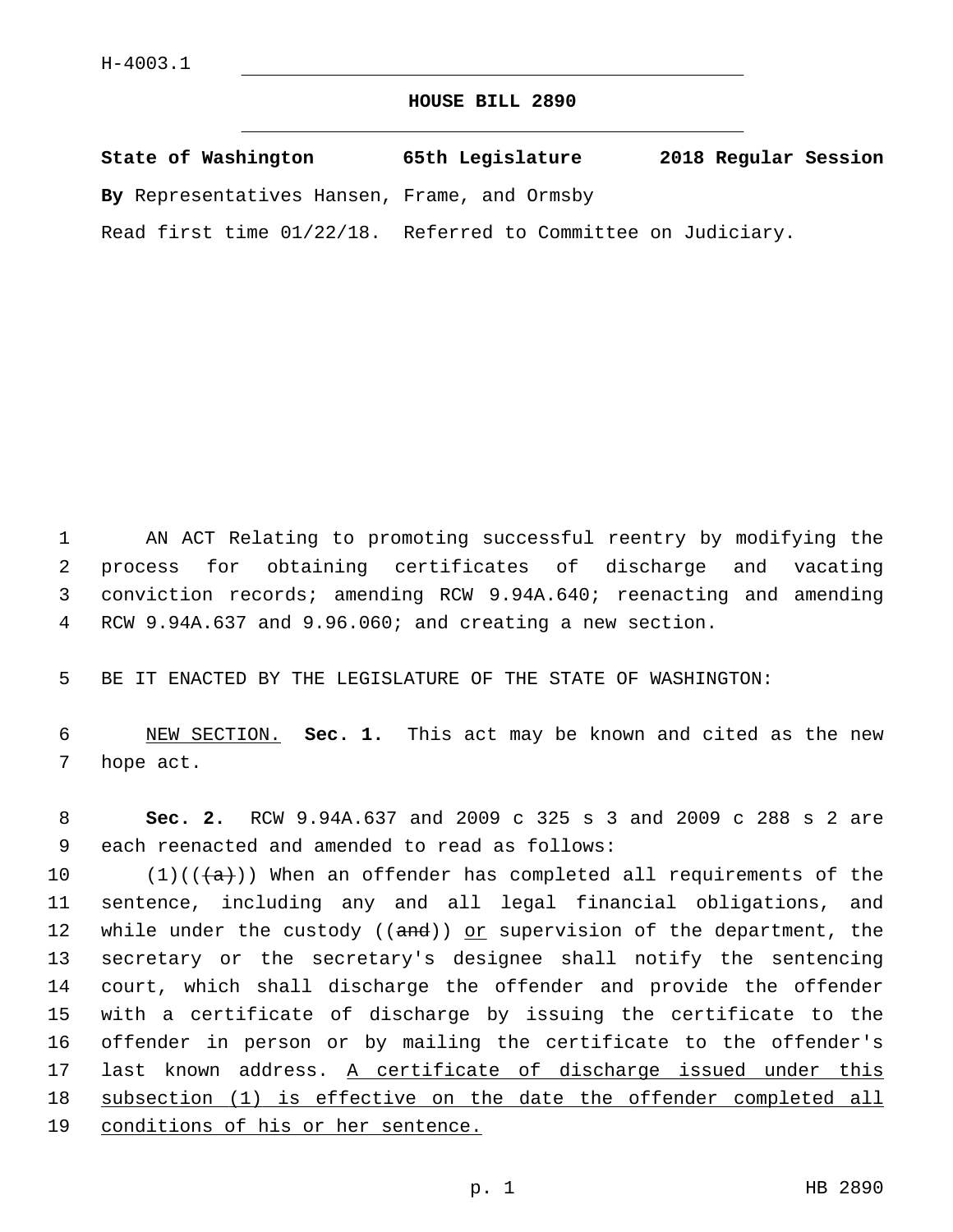$((\frac{1}{b}(\frac{1}{i}))$  (2)(a) When an offender has reached the end of his or her supervision with the department and has completed all the requirements of the sentence except his or her legal financial obligations, the secretary's designee shall provide the county clerk with a notice that the offender has completed all nonfinancial requirements of the sentence. The notice must list the specific sentence requirements that have been completed, so that it is clear to the sentencing court that the offender is entitled to discharge upon completing the legal financial obligations of the sentence.

 $((\overrightarrow{\pm}i))$  (b) When the department has provided the county clerk with notice under (a) of this subsection showing that an offender has completed all the requirements of the sentence and the offender subsequently satisfies all legal financial obligations under the 14 sentence, the county clerk shall notify the sentencing court( $(\tau)$ 15 including the notice from the department, which)) by promptly 16 transmitting the notice of completion of nonfinancial sentence requirements and notice of satisfaction of all legal financial obligations to the sentencing court. Upon receipt of the notices 19 under this subsection (2)(b), the court shall discharge the offender 20 and provide the offender with a certificate of discharge ((by issuing 21 the certificate to the offender in person or by mailing the 22 certificate to the offender's last known address)). A certificate of discharge issued under this subsection (2) is effective on the date the offender completed all conditions of his or her sentence.

 (( $\left(e\right)$  When an offender who is subject to requirements of the sentence in addition to the payment of legal financial obligations 27 either is not subject to supervision by the department or does not complete the requirements while under supervision of the department, 29 it is the offender's responsibility to provide the court with verification of the completion of the sentence conditions other than the payment of legal financial obligations. When the offender satisfies all legal financial obligations under the sentence, the county clerk shall notify the sentencing court that the legal financial obligations have been satisfied. When the court has received both notification from the clerk and adequate verification from the offender that the sentence requirements have been completed, the court shall discharge the offender and provide the offender  $38 \quad \text{with}$ )

 (3) In the absence of a certificate of discharge issued under subsection (1) or (2) of this section, the offender may file a motion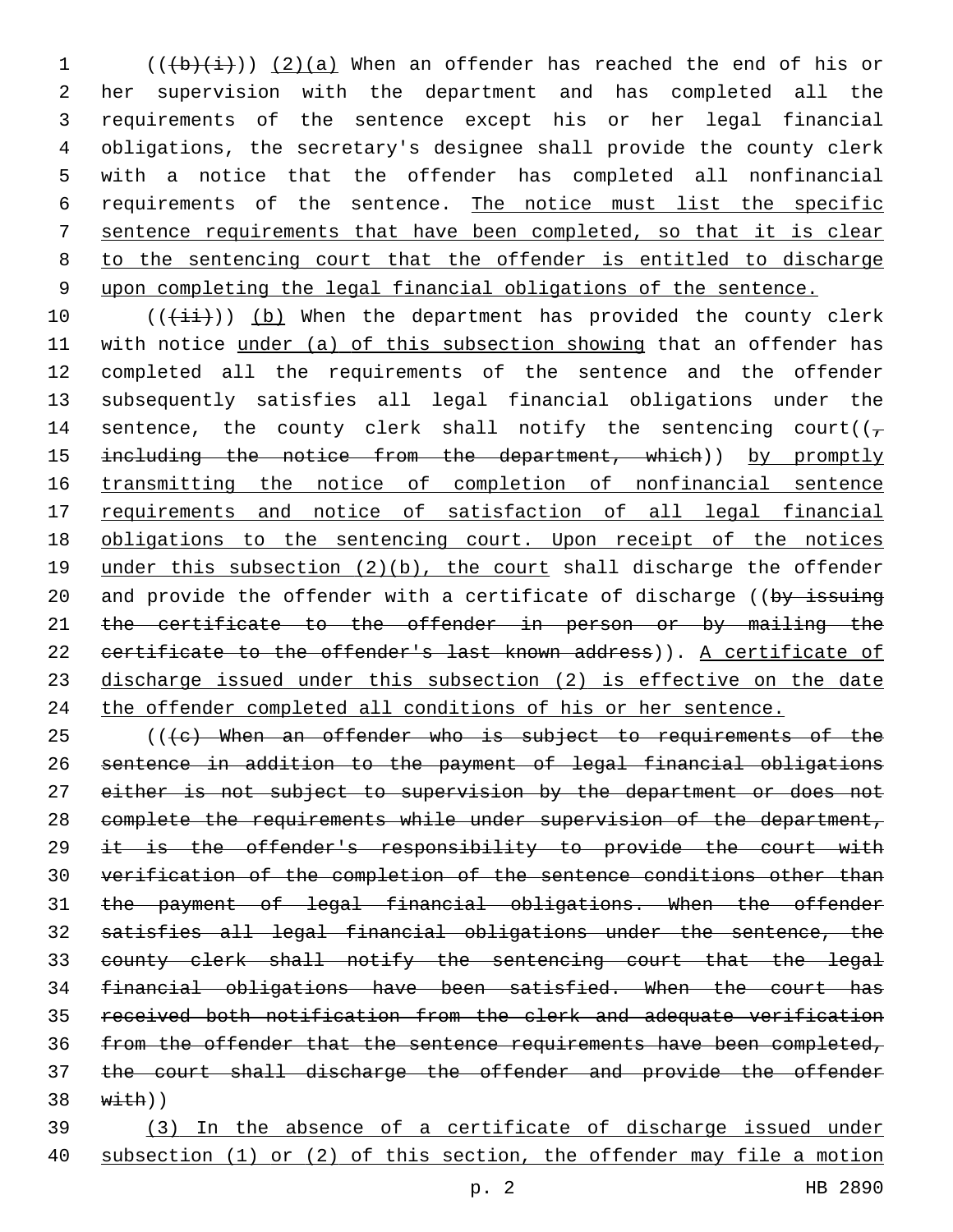1 with the sentencing court for a certificate of discharge. The sentencing court shall issue a certificate of discharge upon verification of completion of all sentencing conditions, including any and all legal financial obligations. A certificate of discharge issued under this subsection (3) is effective on the date the offender completed all conditions of his or her sentence.

 (4) In the absence of a certificate of discharge issued under subsection (1), (2), or (3) of this section, the offender may file a motion with the sentencing court for a certificate of discharge and file a declaration sworn under penalty of perjury that he or she has completed all of the nonfinancial conditions of his or her sentence. The filing of such a declaration creates a rebuttable presumption that the offender completed all nonfinancial conditions of his or her sentence. A certificate of discharge issued under this subsection (4) is effective on the later of: (a) Five years after completion of 16 community custody, or if the offender was not required to serve 17 community custody, after the completion of full and partial confinement; or (b) the date any and all legal financial obligations were satisfied.

 (5) The court shall issue a certificate of discharge under this 21 section by issuing the certificate to the offender in person or by mailing the certificate to the offender's last known address.

 $((+2)^{n})$  (6)(a) ((For purposes of this subsection  $(2)^{n}$ )) A no- contact order is not a requirement of the offender's sentence. An offender who has completed all requirements of the sentence, including any and all legal financial obligations, is eligible for a certificate of discharge even if the offender has an existing no- contact order that excludes or prohibits the offender from having 29 contact with a specified person or ((business)) entity or coming 30 within a set distance of any specified location.

 (( $\left(\frac{b}{b}\right)$ ) In the case of an eligible offender who has a no-contact order as part of the judgment and sentence, the offender may 33 ((petition)) file a motion with the sentencing court to issue a 34 certificate of discharge and a separate no-contact order ((by filing 35 a petition in the sentencing court and)), which must include paying 36 the appropriate filing fee ((associated with the petition)) for the separate no-contact order. This filing fee does not apply to an offender seeking a certificate of discharge when the offender has a no-contact order separate from the judgment and sentence.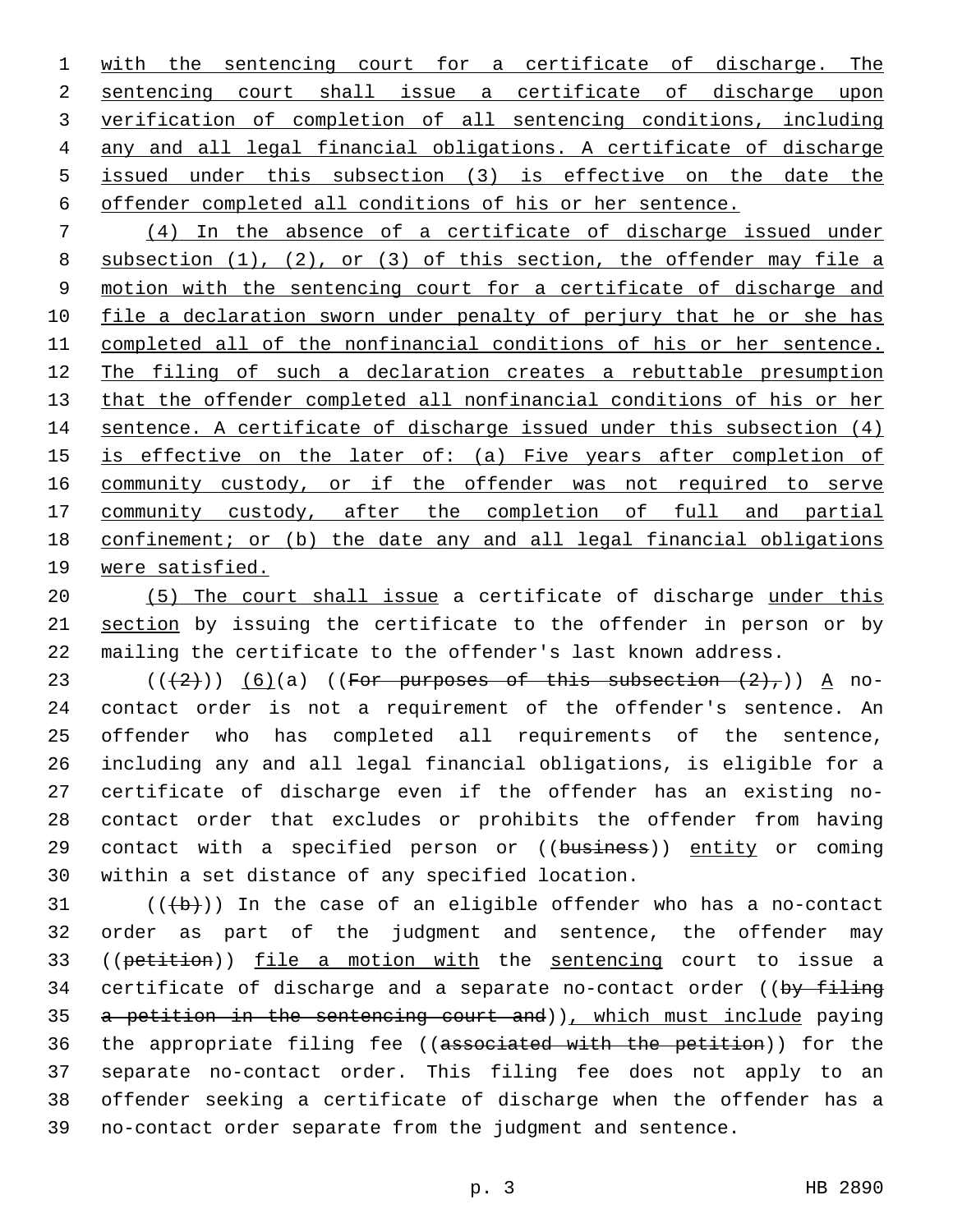$((\dagger i)(A)$  The court shall issue a certificate of discharge and a separate no-contact order under this subsection (2) if the court determines that the offender has completed all requirements of the sentence, including all legal financial obligations.)) The court shall reissue the no-contact order separately under a new civil cause number for the remaining term and under the same conditions as 7 contained in the judgment and sentence.

 $((+B))$  (b) The clerk of the court shall send a copy of the new 9 no-contact order to the individuals or entities protected by the no- contact order, along with an explanation of the reason for the change, if there is an address available in the court file. If no address is available, the clerk of the court shall forward a copy of the order to the prosecutor, who shall send a copy of the no-contact order with an explanation of the reason for the change to the last 15 known address of the protected individuals or entities.

 $((\{\pm i\})$  Whenever an order under this subsection  $(2)$  is issued,)) 17 (c) The clerk of the court shall forward a copy of the order to the appropriate law enforcement agency specified in the order on or before the next judicial day. The clerk shall also include a cover sheet that indicates the case number of the judgment and sentence that has been discharged. Upon receipt of the copy of the order and cover sheet, the law enforcement agency shall enter the order into any computer-based criminal intelligence information system available in this state used by law enforcement agencies to list outstanding warrants. The order shall remain in this system until it expires. The new order, and case number of the discharged judgment and sentence, shall be linked in the criminal intelligence information system for 28 purposes of enforcing the no-contact order.

29 (( $(i+1i)$ ) (d) A separately issued no-contact order may be 30 enforced under chapter 26.50 RCW.

 $((\overline{+iv}))(e)$  A separate no-contact order issued under this 32 subsection  $((+2)^{n})$  (6) is not a modification of the offender's 33 sentence.

 ( $(\frac{43}{})$ ) (7) Every signed certificate and order of discharge shall be filed with the county clerk of the sentencing county. In addition, the court shall send to the department a copy of every signed certificate and order of discharge for offender sentences under the authority of the department. The county clerk shall enter into a database maintained by the administrator for the courts the names of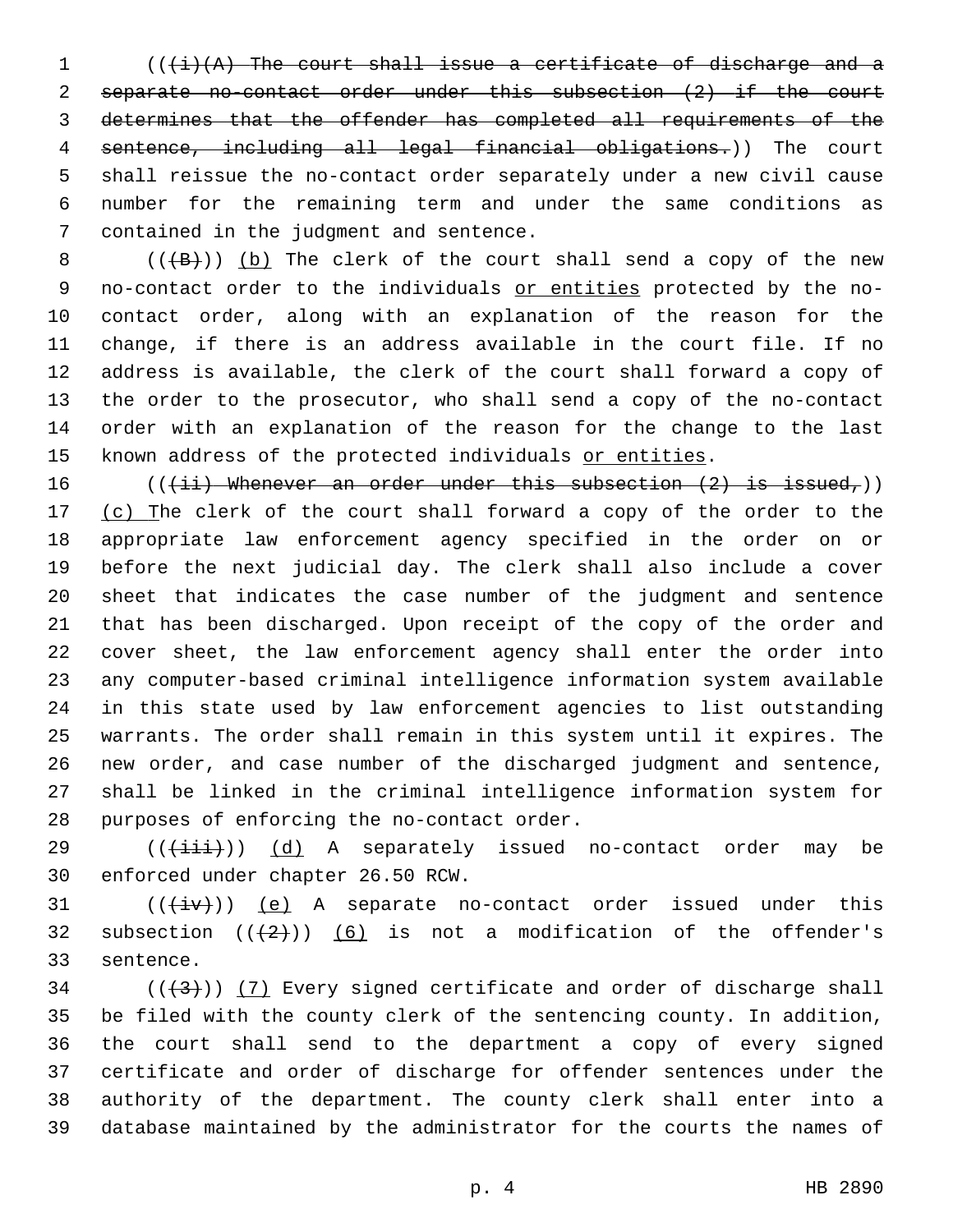all felons who have been issued certificates of discharge, the date of discharge, and the date of conviction and offense.

 ( $(4)$ ))  $(8)$  An offender who is not convicted of a violent offense or a sex offense and is sentenced to a term involving community supervision may be considered for a discharge of sentence by the sentencing court prior to the completion of community supervision, provided that the offender has completed at least one-half of the term of community supervision and has met all other sentence 9 requirements.

 $((+5+))$  (9) The discharge shall have the effect of restoring all civil rights not already restored by RCW 29A.08.520, and the certificate of discharge shall so state. Nothing in this section prohibits the use of an offender's prior record for purposes of determining sentences for later offenses as provided in this chapter. Nothing in this section affects or prevents use of the offender's prior conviction in a later criminal prosecution either as an element of an offense or for impeachment purposes. A certificate of discharge 18 is not based on a finding of rehabilitation.

 $((+6))$  (10) Unless otherwise ordered by the sentencing court, a certificate of discharge shall not terminate the offender's obligation to comply with an order that excludes or prohibits the offender from having contact with a specified person or coming within a set distance of any specified location that was contained in the judgment and sentence. An offender who violates such an order after a certificate of discharge has been issued shall be subject to prosecution according to the chapter under which the order was 27 originally issued.

 $((+7+))$  (11) Upon release from custody, the offender may apply to the department for counseling and help in adjusting to the community. This voluntary help may be provided for up to one year following the 31 release from custody.

 **Sec. 3.** RCW 9.94A.640 and 2012 c 183 s 3 are each amended to 33 read as follows:

 (1) Every offender who has been discharged under RCW 9.94A.637 may apply to the sentencing court for a vacation of the offender's record of conviction. If the court finds the offender meets the tests prescribed in subsection (2) of this section, the court may clear the record of conviction by: (a) Permitting the offender to withdraw the offender's plea of guilty and to enter a plea of not guilty; or (b)

p. 5 HB 2890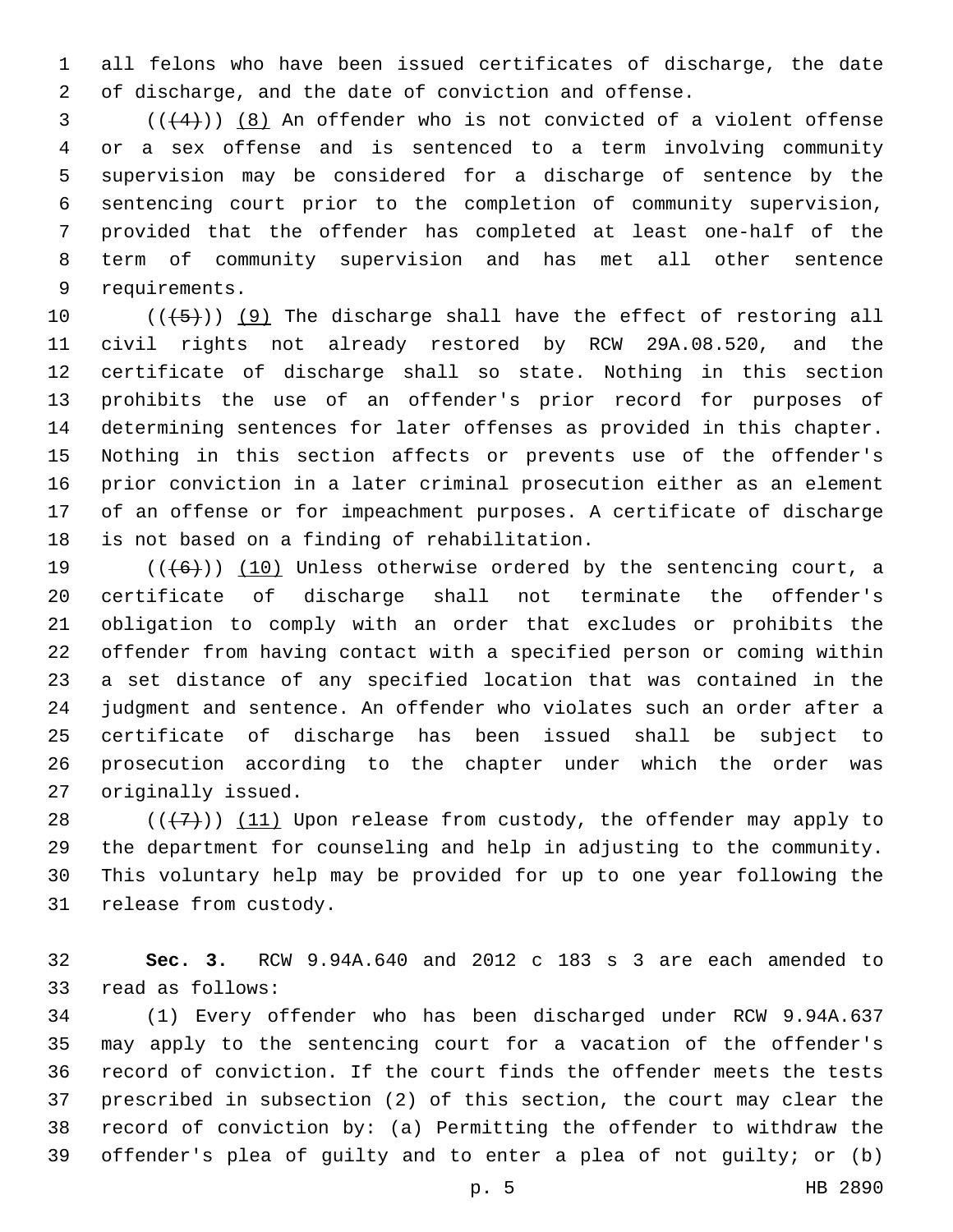| $\mathbf{1}$ | if the offender has been convicted after a plea of not guilty, by the    |
|--------------|--------------------------------------------------------------------------|
| 2            | court setting aside the verdict of guilty; and (c) by the court          |
| 3            | dismissing the information or indictment against the offender.           |
| 4            | (2) An offender may not have the record of conviction cleared if:        |
| 5            | (a) There are any criminal charges against the offender pending          |
| 6            | in any court of this state or another state, or in any federal court;    |
| 7            | (b) The offense was:                                                     |
| 8            | (i) A class A felony or an attempt, solicitation, or conspiracy          |
| 9            | to commit a class A felony;                                              |
| 10           | (ii) A serious violent offense as defined in RCW 9.94A.030;              |
| 11           | (iii) A sex offense as defined in RCW 9.94A.030;                         |
| 12           | $(iv)$ Arson in the second degree (RCW 9A.48.030);                       |
| 13           | (v) Assault in the third degree against a law enforcement officer        |
| 14           | employee of a law enforcement agency (RCW $9A.36.031(1)(q)$ ) or<br>or   |
| 15           | against a peace officer with a projectile stun gun<br>(RCW               |
| 16           | $9A.36.031(1)(h)$ ;                                                      |
| 17           | (vi) Assault in the fourth degree with domestic violence (RCW            |
| 18           | $9A.36.041(3)$ ;                                                         |
| 19           | (vii) Assault of a child in the second degree (RCW 9A.36.130);           |
| 20           | (viii) Assault of a child in the third degree (RCW $9A.36.140$ );        |
| 21           | $(ix)$ Criminal mistreatment in the first degree (RCW 9A.42.020);        |
| 22           | $(x)$ Criminal mistreatment in the second degree (RCW 9A.42.030);        |
| 23           | (xi) Custodial assault (RCW 9A.36.100);                                  |
| 24           | (xii) Domestic violence court order violation (RCW 26.50.110 (4)         |
| 25           | or $(5)$ );                                                              |
| 26           | $(xiii)$ Drive by shooting (RCW 9A.36.045);                              |
| 27           | $(xiv)$ Extortion in the first degree (RCW $9A.56.120$ );                |
| 28           | $(xv)$ Extortion in the second degree (RCW $9A.56.130$ );                |
| 29           | (xvi) Identity theft in the first degree (RCW $9.35.020(2)$ );           |
| 30           | (xvii) Identity theft in the second degree (RCW $9.35.020(3)$ );         |
| 31           | (xviii) Intimidating a juror (RCW 9A.72.130);                            |
| 32           | $(xix)$ Intimidating a public servant (RCW 9A.76.180);                   |
| 33           | Intimidating a witness (RCW 9A.72.110);<br>(xx)                          |
| 34           | $(xxi)$ Kidnapping in the second degree (RCW 9A.40.030(3)(a));           |
| 35           | $(xxii)$ Manslaughter in the second degree (RCW 9A.32.070);              |
| 36           | (xxiii) Promoting a suicide attempt (RCW 9A.36.060);                     |
| 37           | (xxiv)<br>Promoting prostitution<br>in<br>the<br>first<br>degree<br>(RCW |
| 38           | $9A.88.070$ ;                                                            |

39 (xxv) Stalking (RCW 9A.46.110);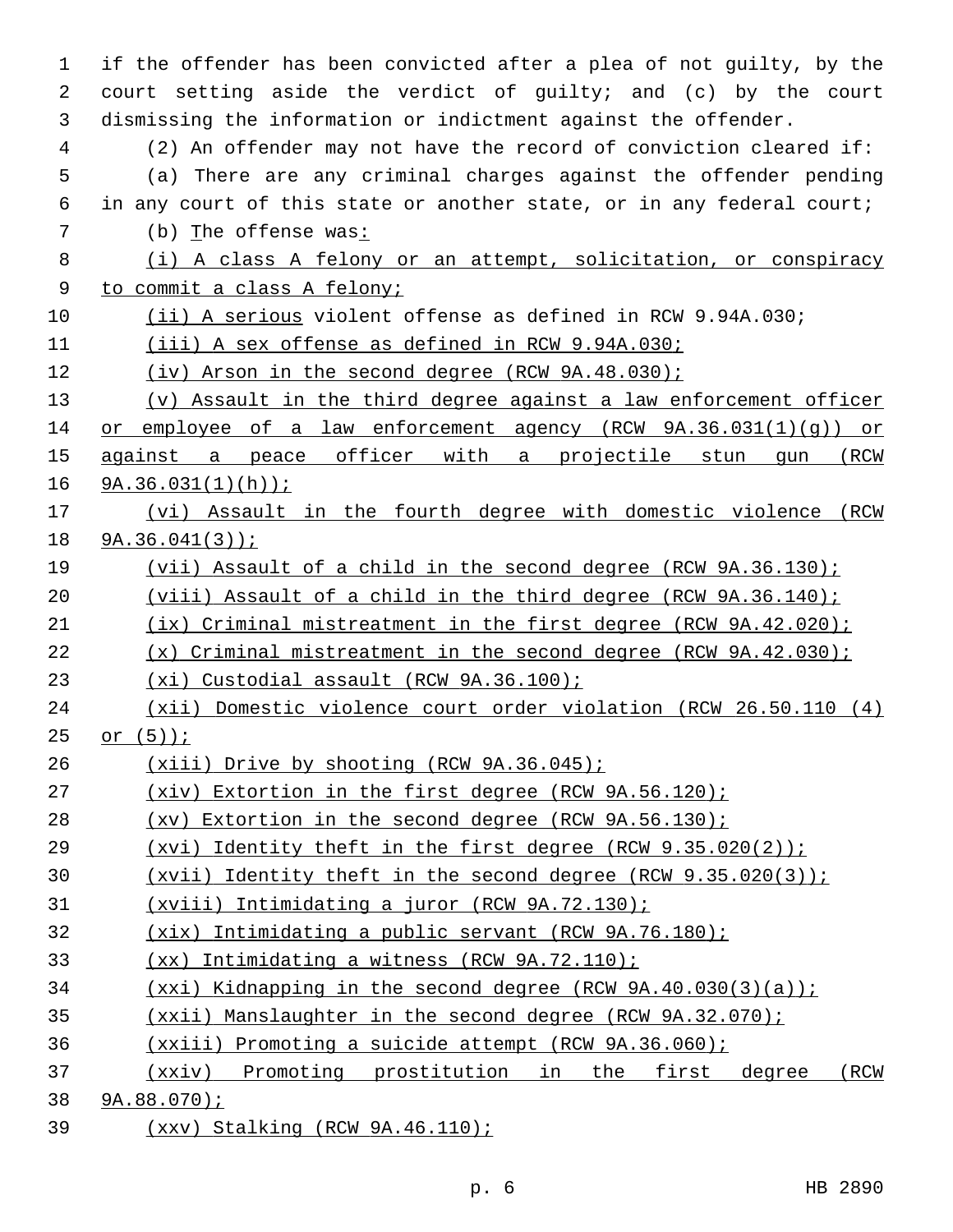(xxvi) Theft from a vulnerable adult in the first degree (RCW  $9A.56.400(1)$ ; (xxvii) Theft from a vulnerable adult in the second degree (RCW 9A.56.400(2)); (xxviii) Threats to bomb, if against a person (RCW 9.61.160); or (xxix) Vehicular assault (RCW 46.61.522). (c) ((the offense was a crime against persons as defined in RCW  $8 \quad 43.43.830 \div$  $(d)$ )) The offender has been convicted of a new crime in this state, another state, or federal court since the date of the 11 offender's discharge under RCW 9.94A.637;  $((+e))$  (d) The offense is a class B felony and less than ten 13 years have passed since the ((date the applicant was discharged under 14 RCW 9.94A.637)) later of: (i) The applicant's release from community custody; (ii) the applicant's release from full and partial 16 confinement; or (iii) the applicant's sentencing date; 17 ( $(\{\pm\})$ ) (e) The offense was a class C felony, other than a class C felony described in RCW 46.61.502(6) or 46.61.504(6), and less than 19 five years have passed since the ((date the applicant was discharged 20 under RCW 9.94A.637)) later of: (i) The applicant's release from community custody; (ii) the applicant's release from full and partial 22 confinement; or (iii) the applicant's sentencing date; or ( $(\frac{49}{9})$ ) (f) The offense was a class C felony described in RCW 24 46.61.502(6) or 46.61.504(6). (3) Once the court vacates a record of conviction under subsection (1) of this section, the fact that the offender has been convicted of the offense shall not be included in the offender's

 criminal history for purposes of determining a sentence in any subsequent conviction, and the offender shall be released from all penalties and disabilities resulting from the offense. For all purposes, including responding to questions on employment applications, an offender whose conviction has been vacated may state that the offender has never been convicted of that crime. A conviction that has been vacated under this section may not be disseminated or disclosed by the state patrol or local law enforcement agency to any person, except other criminal justice enforcement agencies. Nothing in this section affects or prevents the use of an offender's prior conviction in a later criminal 39 prosecution.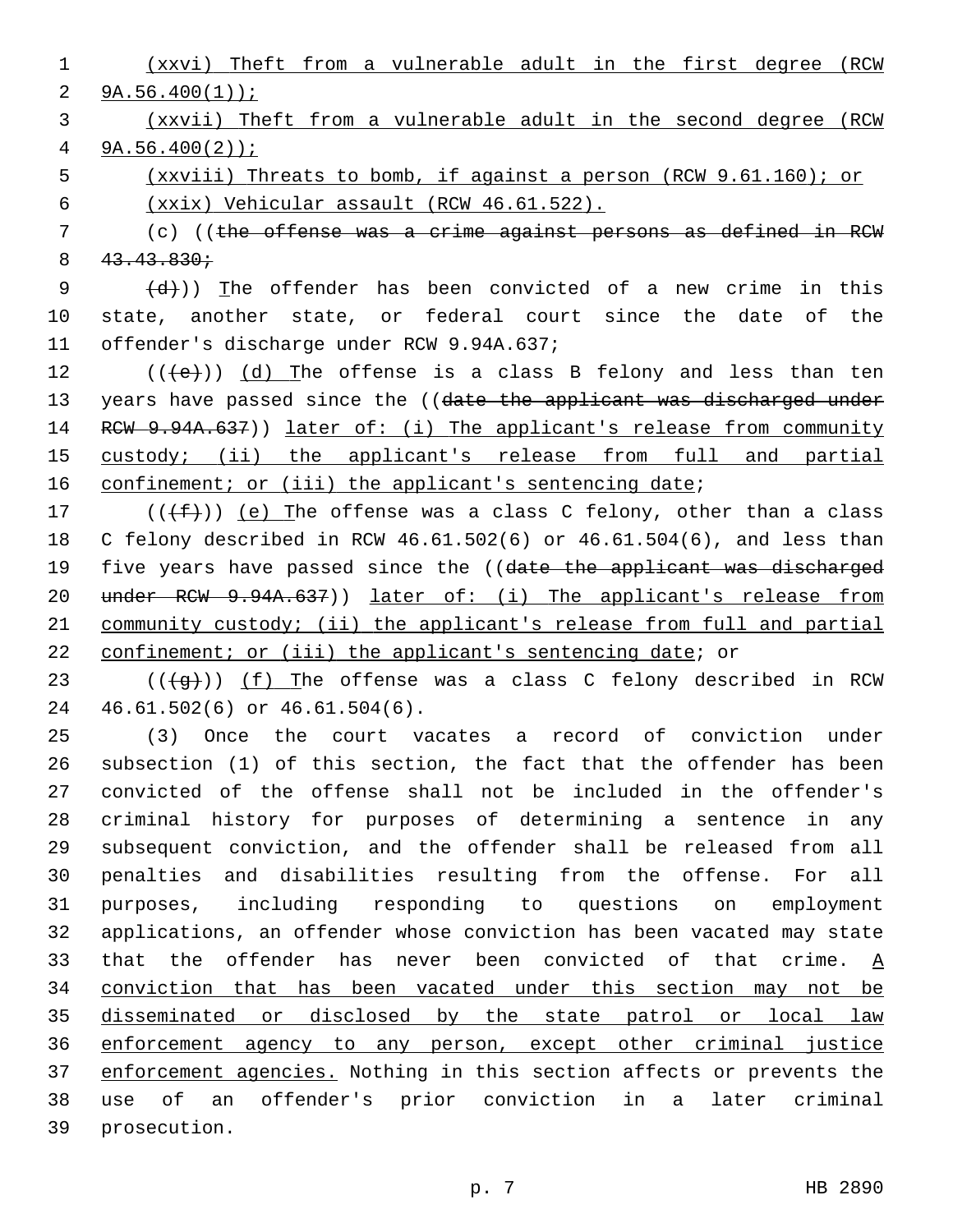**Sec. 4.** RCW 9.96.060 and 2017 c 336 s 2, 2017 c 272 s 9, and 2017 c 128 s 1 are each reenacted and amended to read as follows:

 (1) Every person convicted of a misdemeanor or gross misdemeanor offense who has completed all of the terms of the sentence for the misdemeanor or gross misdemeanor offense may apply to the sentencing court for a vacation of the applicant's record of conviction for the offense. If the court finds the applicant meets the tests prescribed in subsection (2) of this section, the court may in its discretion vacate the record of conviction by: (a)(i) Permitting the applicant to withdraw the applicant's plea of guilty and to enter a plea of not guilty; or (ii) if the applicant has been convicted after a plea of not guilty, the court setting aside the verdict of guilty; and (b) the court dismissing the information, indictment, complaint, or citation against the applicant and vacating the judgment and 15 sentence.

 (2) An applicant may not have the record of conviction for a misdemeanor or gross misdemeanor offense vacated if any one of the 18 following is present:

 (a) There are any criminal charges against the applicant pending 20 in any court of this state or another state, or in any federal court;

 (b) The offense was a violent offense as defined in RCW 9.94A.030 22 or an attempt to commit a violent offense;

 (c) The offense was a violation of RCW 46.61.502 (driving while under the influence), 46.61.504 (actual physical control while under the influence), 9.91.020 (operating a railroad, etc. while intoxicated), or the offense is considered a "prior offense" under RCW 46.61.5055 and the applicant has had a subsequent alcohol or drug violation within ten years of the date of arrest for the prior offense or less than ten years has elapsed since the date of the 30 arrest for the prior offense;

 (d) The offense was any misdemeanor or gross misdemeanor violation, including attempt, of chapter 9.68 RCW (obscenity and pornography), chapter 9.68A RCW (sexual exploitation of children), or chapter 9A.44 RCW (sex offenses) other than a conviction for failure 35 to register under RCW 9A.44.132;

 (e) The applicant was convicted of a misdemeanor or gross misdemeanor offense as defined in RCW 10.99.020, or the court determines after a review of the court file that the offense was committed by one family member or household member against another, or the court, after considering the damage to person or property that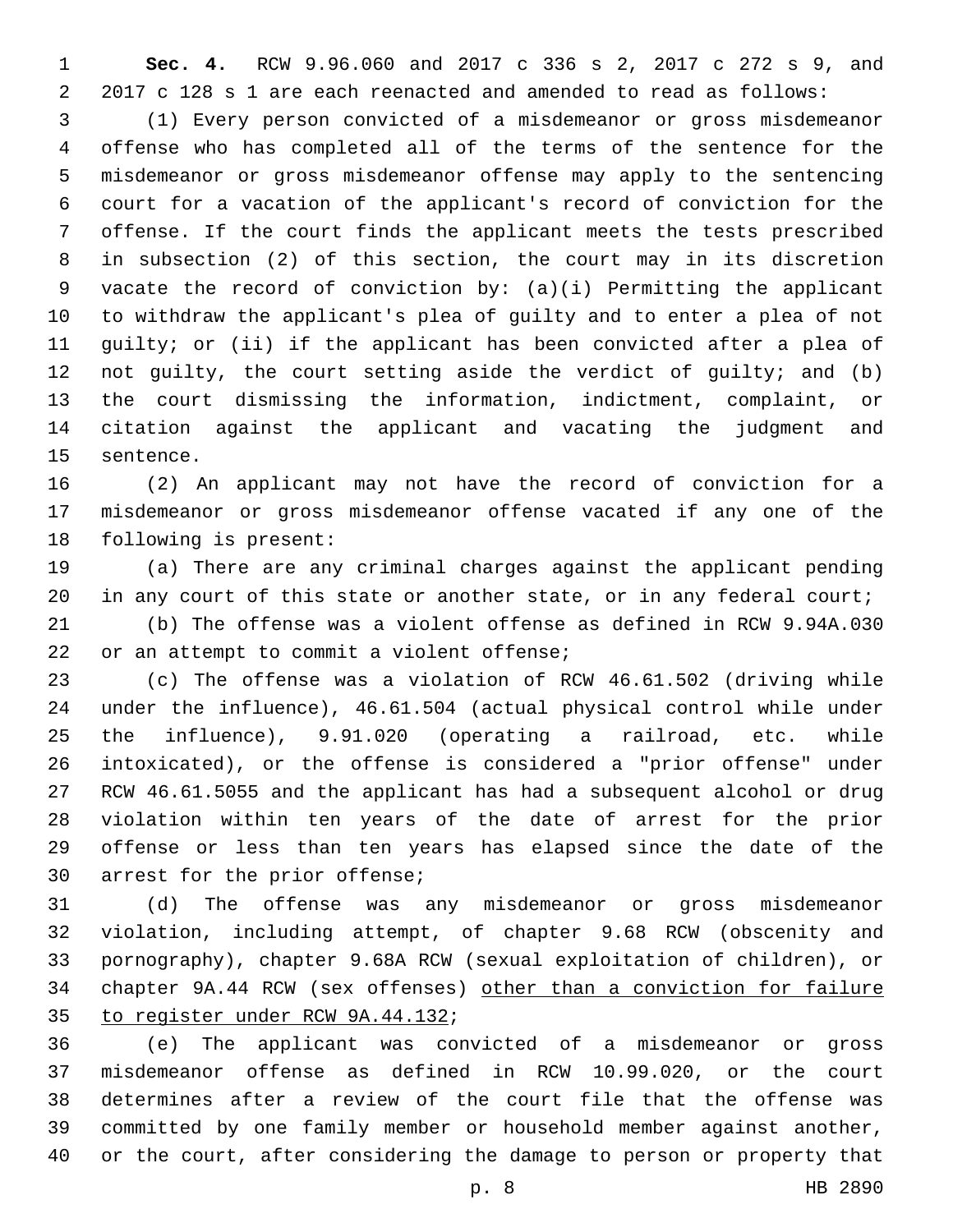resulted in the conviction, any prior convictions for crimes defined in RCW 10.99.020, or for comparable offenses in another state or in federal court, and the totality of the records under review by the court regarding the conviction being considered for vacation, determines that the offense involved domestic violence, and any one of the following factors exist:6

 (i) The applicant has not provided written notification of the vacation petition to the prosecuting attorney's office that prosecuted the offense for which vacation is sought, or has not 10 provided that notification to the court;

 (ii) The applicant has previously had a conviction for domestic violence. For purposes of this subsection, however, if the current application is for more than one conviction that arose out of a single incident, none of those convictions counts as a previous 15 conviction;

 (iii) The applicant has signed an affidavit under penalty of perjury affirming that the applicant has not previously had a conviction for a domestic violence offense, and a criminal history check reveals that the applicant has had such a conviction; or

 (iv) Less than five years have elapsed since the person completed the terms of the original conditions of the sentence, including any financial obligations and successful completion of any treatment 23 ordered as a condition of sentencing;

 (f) For any offense other than those described in (e) of this subsection, less than three years have passed since the person completed the terms of the sentence, including any financial 27 obligations;

 (g) The offender has been convicted of a new crime in this state, 29 another state, or federal court ((since the date of conviction)) in 30 the three years prior to the vacation application; or

 (h) ((The applicant has ever had the record of another conviction 32 vacated; or

 $(i)$ ) The applicant is currently restrained((, or has been restrained within five years prior to the vacation application,)) by a domestic violence protection order, a no-contact order, an antiharassment order, or a civil restraining order which restrains 37 one party from contacting the other party or was previously restrained by such an order and was found to have committed one or more violations of the order in the five years prior to the vacation 40 application.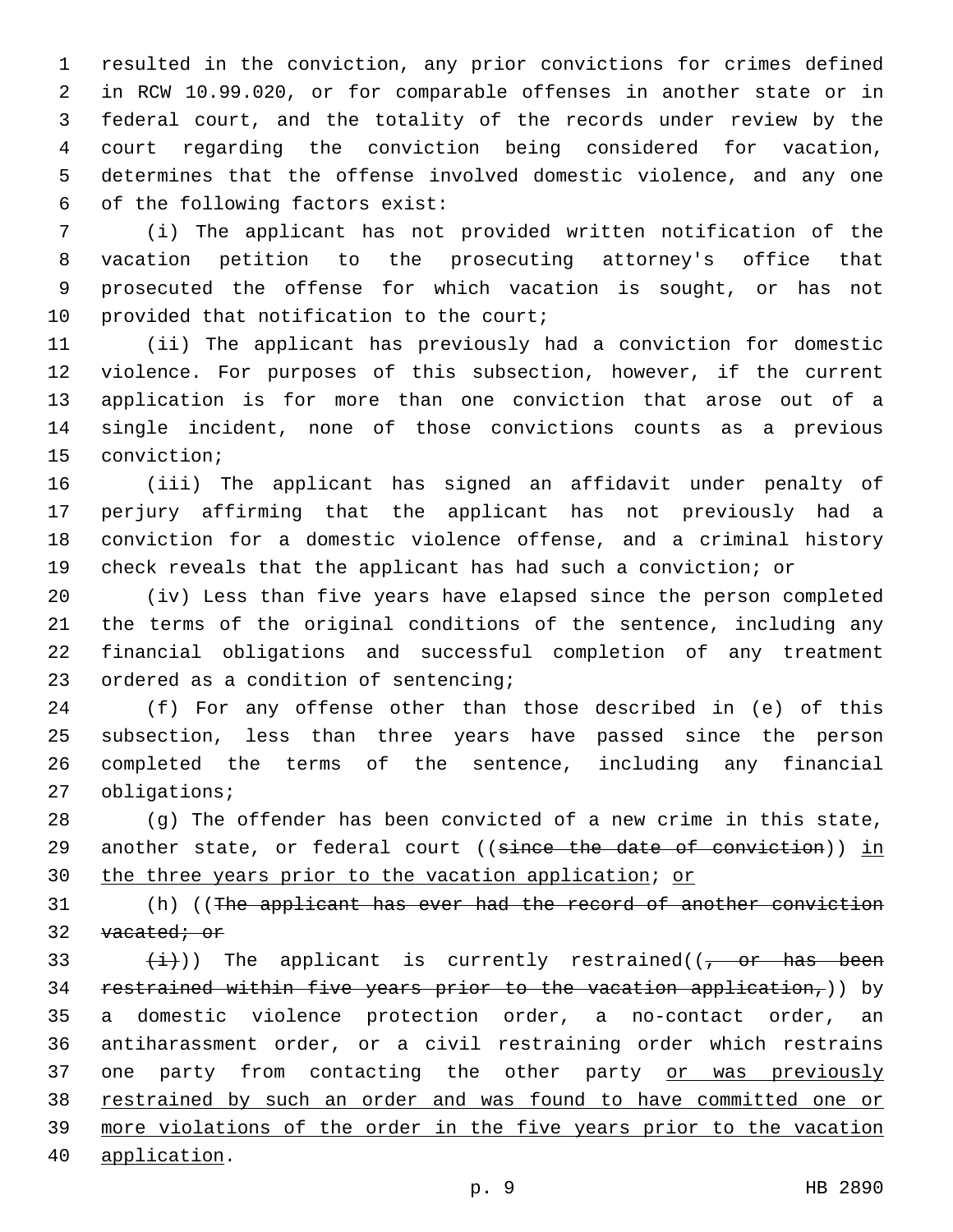(3) Subject to RCW 9.96.070, every person convicted of prostitution under RCW 9A.88.030 who committed the offense as a result of being a victim of trafficking, RCW 9A.40.100, promoting prostitution in the first degree, RCW 9A.88.070, promoting commercial sexual abuse of a minor, RCW 9.68A.101, or trafficking in persons under the trafficking victims protection act of 2000, 22 U.S.C. Sec. 7101 et seq. may apply to the sentencing court for vacation of the applicant's record of conviction for the prostitution offense. An applicant may not have the record of conviction for prostitution 10 vacated if any one of the following is present:

 (a) There are any criminal charges against the applicant pending in any court of this state or another state, or in any federal court, 13 for any crime other than prostitution; or

 (b) The offender has been convicted of another crime, except prostitution, in this state, another state, or federal court since the date of conviction. The limitation in this subsection (3)(b) does not apply to convictions where the offender proves by a preponderance of the evidence that he or she committed the crime as a result of being a victim of trafficking, RCW 9A.40.100, promoting prostitution in the first degree, RCW 9A.88.070, promoting commercial sexual abuse of a minor, RCW 9.68A.101, or trafficking in persons under the trafficking victims protection act of 2000, 22 U.S.C. Sec. 7101 et seq., according to the requirements provided in RCW 9.96.070 for each 24 respective conviction.

 (4) Every person convicted prior to January 1, 1975, of violating any statute or rule regarding the regulation of fishing activities, including, but not limited to, RCW 75.08.260, 75.12.060, 75.12.070, 75.12.160, 77.16.020, 77.16.030, 77.16.040, 77.16.060, and 77.16.240 who claimed to be exercising a treaty Indian fishing right, may apply to the sentencing court for vacation of the applicant's record of the misdemeanor, gross misdemeanor, or felony conviction for the offense. If the person is deceased, a member of the person's family or an official representative of the tribe of which the person was a member may apply to the court on behalf of the deceased person. Notwithstanding the requirements of RCW 9.94A.640, the court shall 36 vacate the record of conviction if:

 (a) The applicant is a member of a tribe that may exercise treaty Indian fishing rights at the location where the offense occurred; and

 (b) The state has been enjoined from taking enforcement action of the statute or rule to the extent that it interferes with a treaty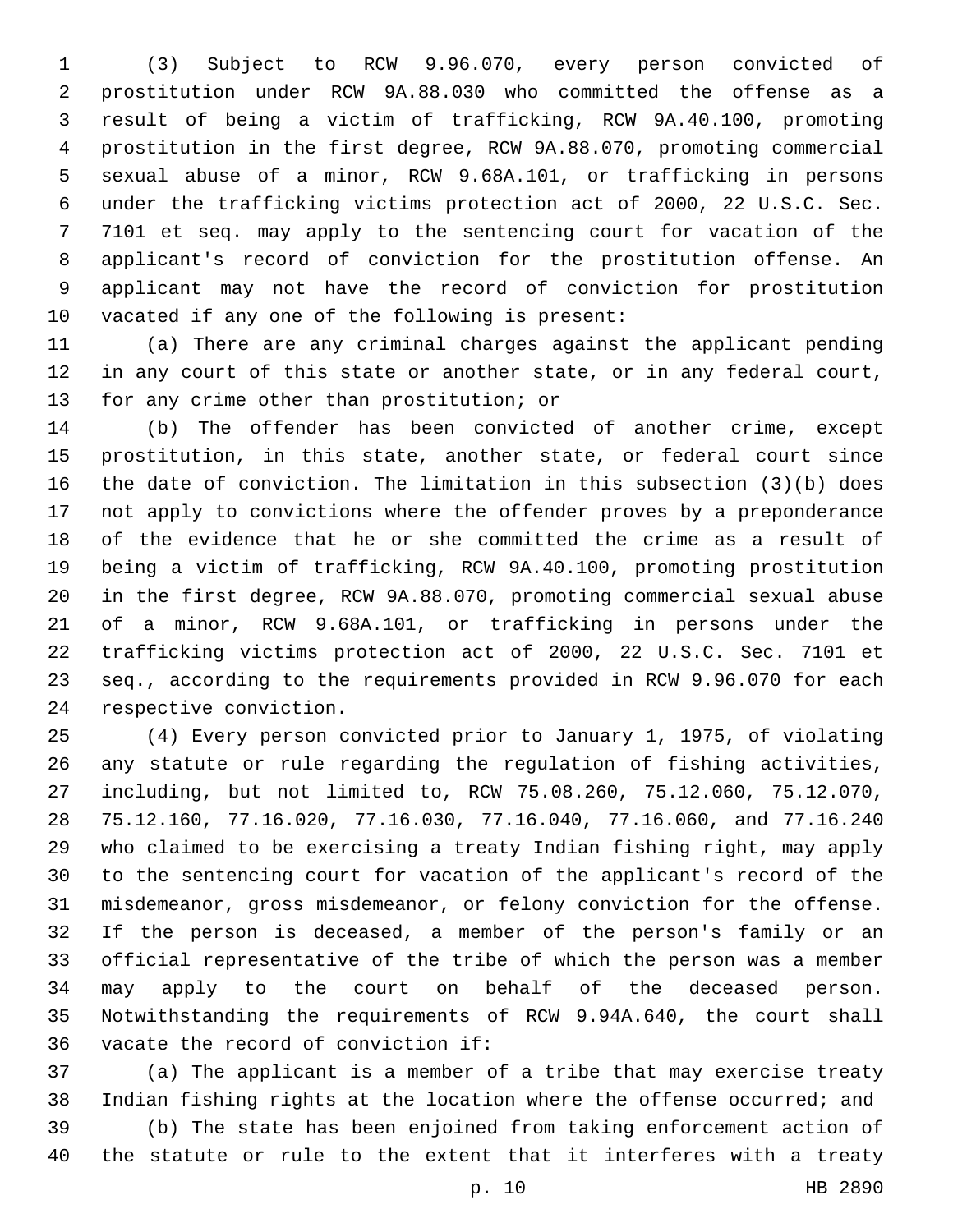Indian fishing right as determined under *United States v. Washington*, 384 F. Supp. 312 (W.D. Wash. 1974), or *Sohappy v. Smith*, 302 F. Supp. 899 (D. Oregon 1969), and any posttrial orders of those courts, or any other state supreme court or federal court decision.

 (5)(a) Once the court vacates a record of conviction under this section, the person shall be released from all penalties and disabilities resulting from the offense and the fact that the person has been convicted of the offense shall not be included in the person's criminal history for purposes of determining a sentence in any subsequent conviction. For all purposes, including responding to questions on employment or housing applications, a person whose conviction has been vacated under this section may state that he or she has never been convicted of that crime. Except as provided in (b) of this subsection, nothing in this section affects or prevents the use of an offender's prior conviction in a later criminal 16 prosecution.

 (b) When a court vacates a record of domestic violence as defined in RCW 10.99.020 under this section, the state may not use the vacated conviction in a later criminal prosecution unless the conviction was for: (i) Violating the provisions of a restraining order, no-contact order, or protection order restraining or enjoining the person or restraining the person from going on to the grounds of or entering a residence, workplace, school, or day care, or prohibiting the person from knowingly coming within, or knowingly remaining within, a specified distance of a location (RCW 10.99.040, 10.99.050, 26.09.300, 26.10.220, 26.26.138, 26.44.063, 26.44.150, 26.50.060, 26.50.070, 26.50.130, 26.52.070, or 74.34.145); or (ii) stalking (RCW 9A.46.110). A vacated conviction under this section is not considered a conviction of such an offense for the purposes of 27 C.F.R. 478.11.30

 (6) All costs incurred by the court and probation services shall be paid by the person making the motion to vacate the record unless a determination is made pursuant to chapter 10.101 RCW that the person making the motion is indigent, at the time the motion is brought.

 (7) The clerk of the court in which the vacation order is entered shall immediately transmit the order vacating the conviction to the Washington state patrol identification section and to the local police agency, if any, which holds criminal history information for the person who is the subject of the conviction. The Washington state patrol and any such local police agency shall immediately update